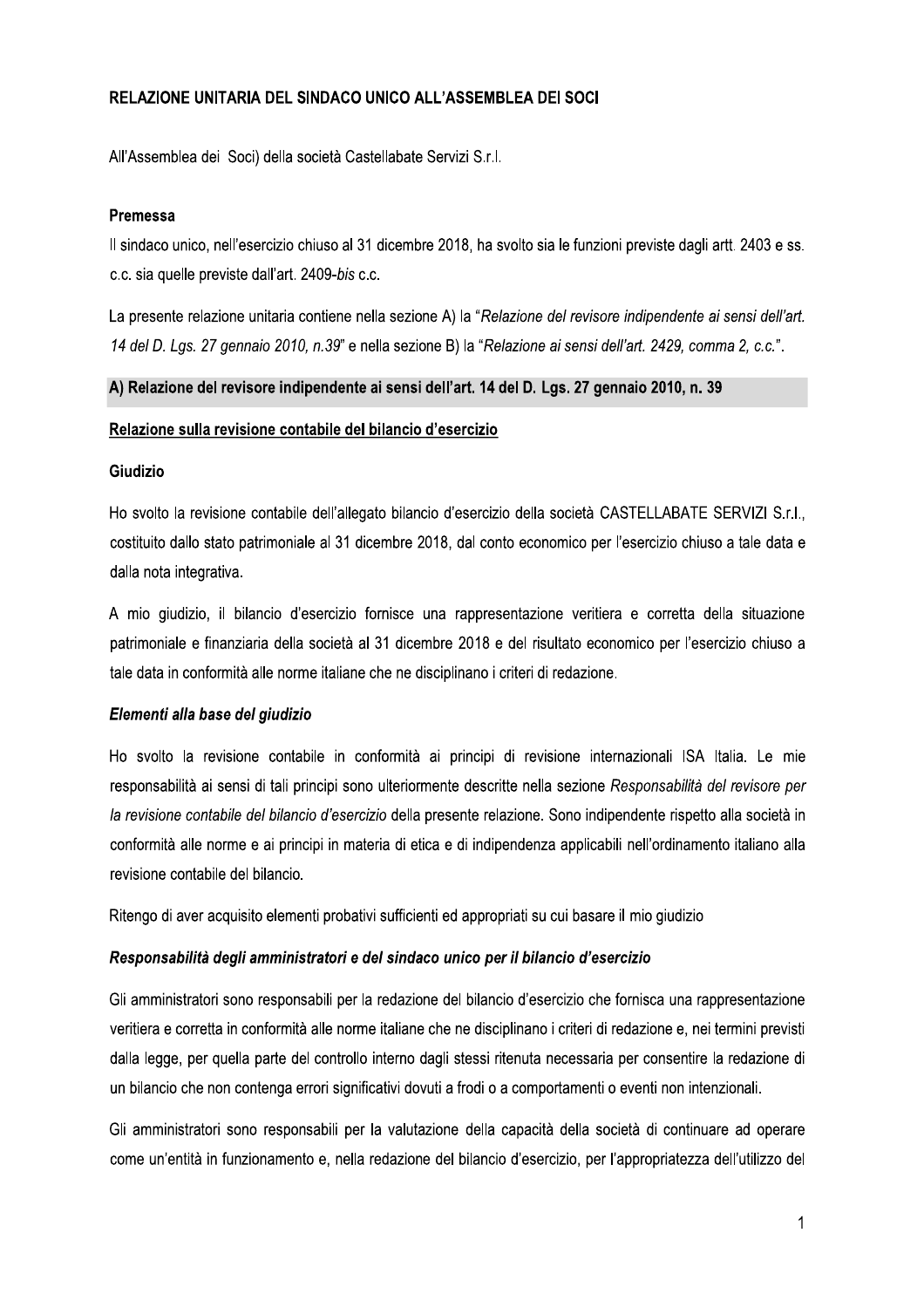presupposto della continuità aziendale, nonché per una adequata informativa in materia. Gli amministratori utilizzano il presupposto della continuità aziendale nella redazione del bilancio d'esercizio a meno che abbiano valutato che sussistono le condizioni per la liquidazione della società o per l'interruzione dell'attività o non abbiano alternative realistiche a tali scelte.

Il sindaco unico ha la responsabilità della vigilanza, nei termini previsti dalla legge, sul processo di predisposizione dell'informativa finanziaria della società.

#### Responsabilità del revisore per la revisione contabile del bilancio d'esercizio.

I miei obiettivi sono l'acquisizione di una ragionevole sicurezza che il bilancio d'esercizio nel suo complesso non contenga errori significativi, dovuti a frodi o a comportamenti o eventi non intenzionali, e l'emissione di una relazione di revisione che includa il mio giudizio. Per ragionevole sicurezza si intende un livello elevato di sicurezza che, tuttavia, non fornisce la garanzia che una revisione contabile svolta in conformità ai principi di revisione internazionali ISA Italia individui sempre un errore significativo, qualora esistente. Gli errori possono derivare da frodi o da comportamenti o eventi non intenzionali e sono considerati significativi qualora ci si possa ragionevolmente attendere che essi, singolarmente o nel loro insieme, siano in grado di influenzare le decisioni economiche prese dagli utilizzatori sulla base del bilancio d'esercizio.

Nell'ambito della revisione contabile svolta in conformità ai principi di revisione internazionali ISA Italia, ho esercitato il giudizio professionale ed ho mantenuto lo scetticismo professionale per tutta la durata della revisione contabile. Inoltre:

- ho identificato e valutato i rischi di errori significativi nel bilancio d'esercizio, dovuti a frodi o a comportamenti o eventi non intenzionali; ho definito e svolto procedure di revisione in risposta a tali rischi; ho acquisito elementi probativi sufficienti ed appropriati su cui basare il mio giudizio. Il rischio di non individuare un errore significativo dovuto a frodi è più elevato rispetto al rischio di non individuare un errore significativo derivante da comportamenti o eventi non intenzionali, poiché la frode può implicare l'esistenza di collusioni, falsificazioni, omissioni intenzionali, rappresentazioni fuorvianti o forzature del controllo interno;
- ho acquisito una comprensione del controllo interno rilevante ai fini della revisione contabile allo scopo di definire  $\bullet$ procedure di revisione appropriate nelle circostanze e non per esprimere un giudizio sull'efficacia del controllo interno della società:
- ho valutato l'appropriatezza dei principi contabili utilizzati nonché la ragionevolezza delle stime contabili effettuate  $\bullet$ dagli amministratori, inclusa la relativa informativa;
- sono giunta ad una conclusione sull'appropriatezza dell'utilizzo da parte degli amministratori del presupposto  $\bullet$ della continuità aziendale e, in base agli elementi probativi acquisiti, sull'eventuale esistenza di una incertezza significativa riguardo a eventi o circostanze che possono far sorgere dubbi significativi sulla capacità della società di continuare ad operare come un'entità in funzionamento. In presenza di un'incertezza significativa, sono tenuto a richiamare l'attenzione nella relazione di revisione sulla relativa informativa di bilancio, ovvero, qualora tale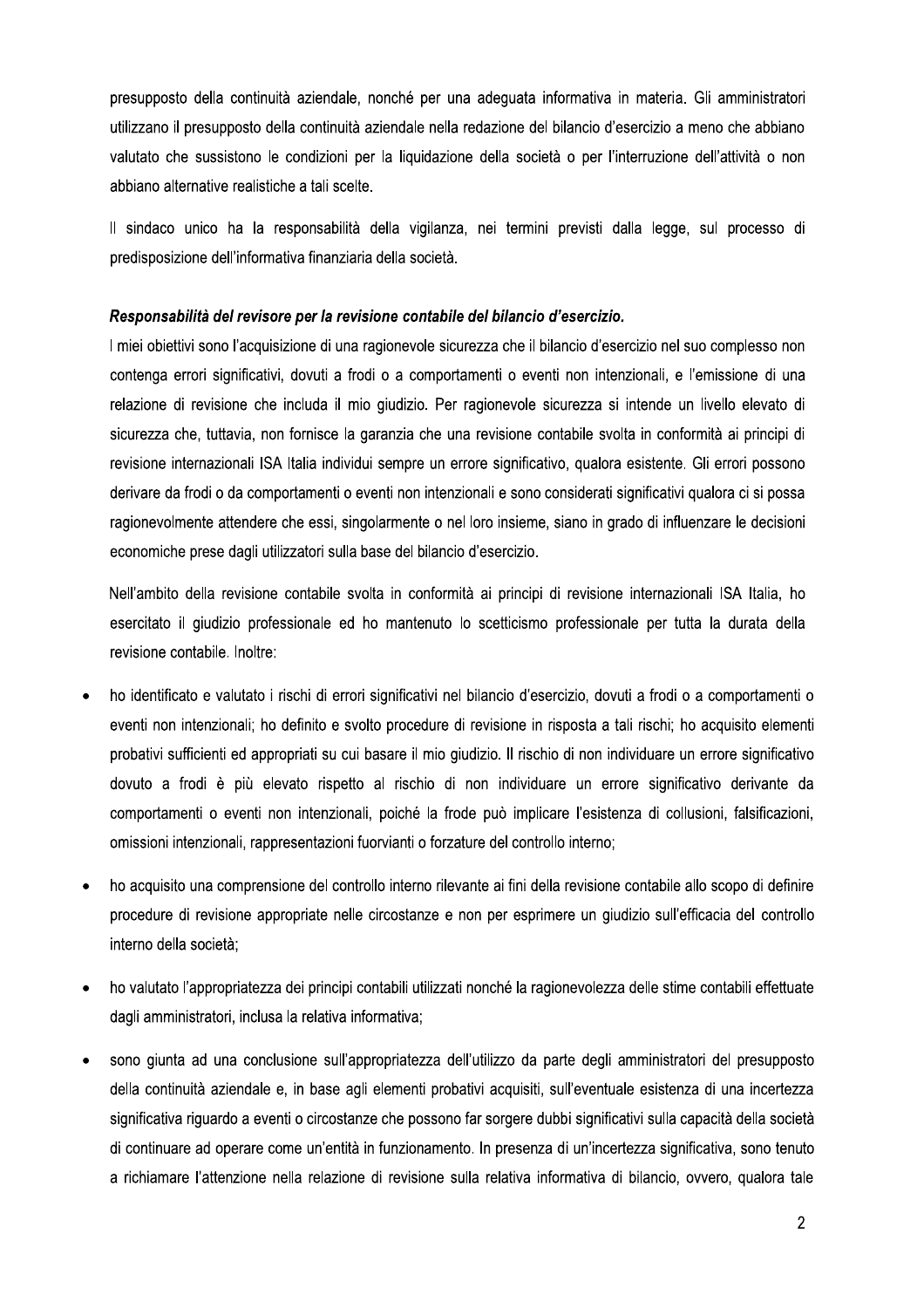informativa sia inadequata, a riflettere tale circostanza nella formulazione del mio giudizio. Le mie conclusioni sono basate sugli elementi probativi acquisiti fino alla data della presente relazione. Tuttavia, eventi o circostanze successivi possono comportare che la società cessi di operare come un'entità in funzionamento;

- ho valutato la presentazione. la struttura e il contenuto del bilancio d'esercizio nel suo complesso, inclusa l'informativa, e se il bilancio d'esercizio rappresenti le operazioni e gli eventi sottostanti in modo da fornire una corretta rappresentazione;
- ho comunicato ai responsabili delle attività di governance, identificati ad un livello appropriato come richiesto dagli ISA Italia, tra gli altri aspetti, la portata e la tempistica pianificate per la revisione contabile e i risultati significativi emersi, incluse le eventuali carenze significative nel controllo interno identificate nel corso della revisione contabile.

# Relazione su altre disposizioni di legge e regolamentari

Gli amministratori della CASTELLABATE SERVIZI S.r.l. sono responsabili per la predisposizione della relazione sulla gestione della CASTELLABATE SERVIZI S.r.l. al 31/12/2018, incluse la sua coerenza con il relativo bilancio d'esercizio e la sua conformità alle norme di legge.

Ho svolto le procedure indicate nel principio di revisione SA Italia n. 720B al fine di esprimere un giudizio sulla coerenza della relazione sulla gestione con il bilancio d'esercizio della CASTELLABATE SERVIZI S.r.l. al 31/12/2018 e sulla conformità della stessa alle norme di legge, nonché di rilasciare una dichiarazione su eventuali errori significativi.

A mio giudizio, la relazione sulla gestione è coerente con il bilancio d'esercizio della CASTELLABATE SERVIZI S.r.l. al 31/12/2018 ed è redatta in conformità alle norme di legge.

Con riferimento alla dichiarazione di cui all'art. 14, comma 2, lett. e), del D. Lgs. 27 gennaio 2010, n. 39, rilasciata sulla base delle conoscenze e della comprensione dell'impresa e del relativo contesto acquisite nel corso dell'attività di revisione, non ho nulla da riportare.

## B) Relazione sull'attività di vigilanza ai sensi dell'art. 2429, comma 2, c.c.

Nel corso dell'esercizio chiuso al 31 dicembre 2018 la mia attività è stata ispirata alle disposizioni di legge e alle Norme di comportamento del collegio sindacale emanate dal Consiglio Nazionale dei Dottori Commercialisti e degli Esperti Contabili, nel rispetto delle quali ho effettuato l'autovalutazione, con esito positivo.

## B1) Attività di vigilanza ai sensi dell'art. 2403 e ss. c.c.

Ho vigilato sull'osservanza della legge e dello statuto e sul rispetto dei principi di corretta amministrazione.

Ho partecipato alle assemblee dei soci ed alle riunioni del consiglio di amministrazione, in relazione alle quali, sulla base delle informazioni disponibili, non ho rilevato violazioni della legge e dello statuto, né operazioni